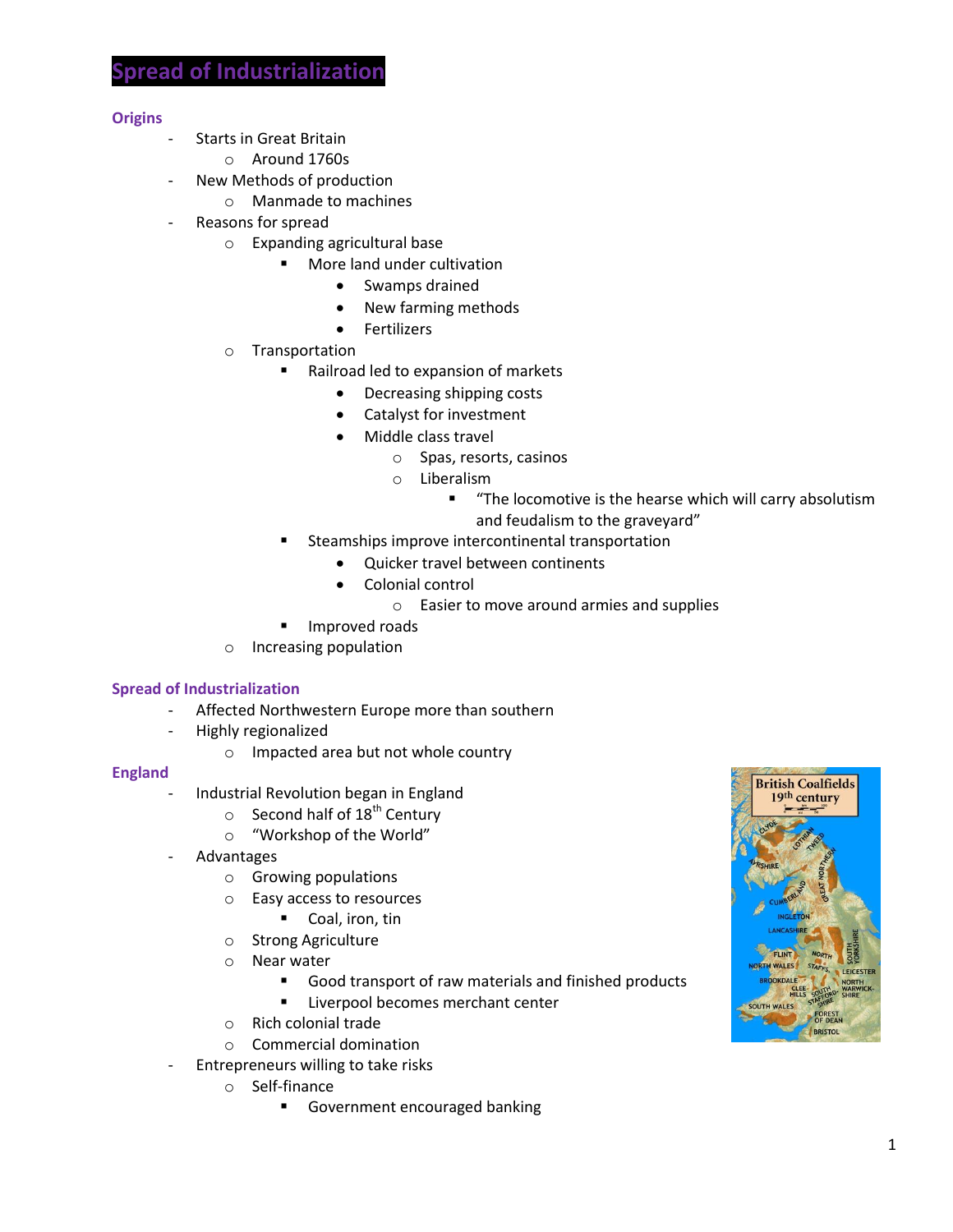- Government Assistance
	- o Easier to start business in England than on continent
		- **Just by registering with government**
	- o Laissez Faire economics
		- Government keeps hands off business
			- Except tariffs on goods
- Fewer social barriers
	- o Toleration of social classes and religion
- Enclosure Act
	- o Common land taken
	- o Commercialization of agriculture
- **Cotton Manufacturing** 
	- o Became mechanized
		- **First industry to be revolutionized**
	- o High demand for cotton clothing
		- **Easily cleaned and less expensive**
	- o Raw cotton from colonies spun in England
		- Half of all exports
- Combination Acts repealed in 1824
	- o Strikes legal

### **Belgium**

- Modern industries
	- o Densely populated and urbanized
		- Easy access to labor supply
	- o Resources
		- **Coal deposits**
	- o Rapid railroad construction
- Netherlands on decline
- North Sea ports expanding

#### **France**

- Worlds' 2<sup>nd</sup> largest economy
	- o Almost completely agricultural
		- **Small family farms still common**
		- **Investments still made in land**
		- People suspicious of big business
			- 'Mississippi bubble'
	- o Late to industrialize
	- o Slower population growth
- Political revolution helped business
	- o Undermined power of agricultural elites
	- o Extremely high protective tariffs
		- **•** Difficult to get raw materials
- High transportation costs
	- o Less raw materials
	- o Less railroads
- Economic Weakness
	- o Bank of France
		- Primarily loaned money to the state not the people
		- **Nobody trusted it**
	- o Private Banks
		- **Loaned to government as well**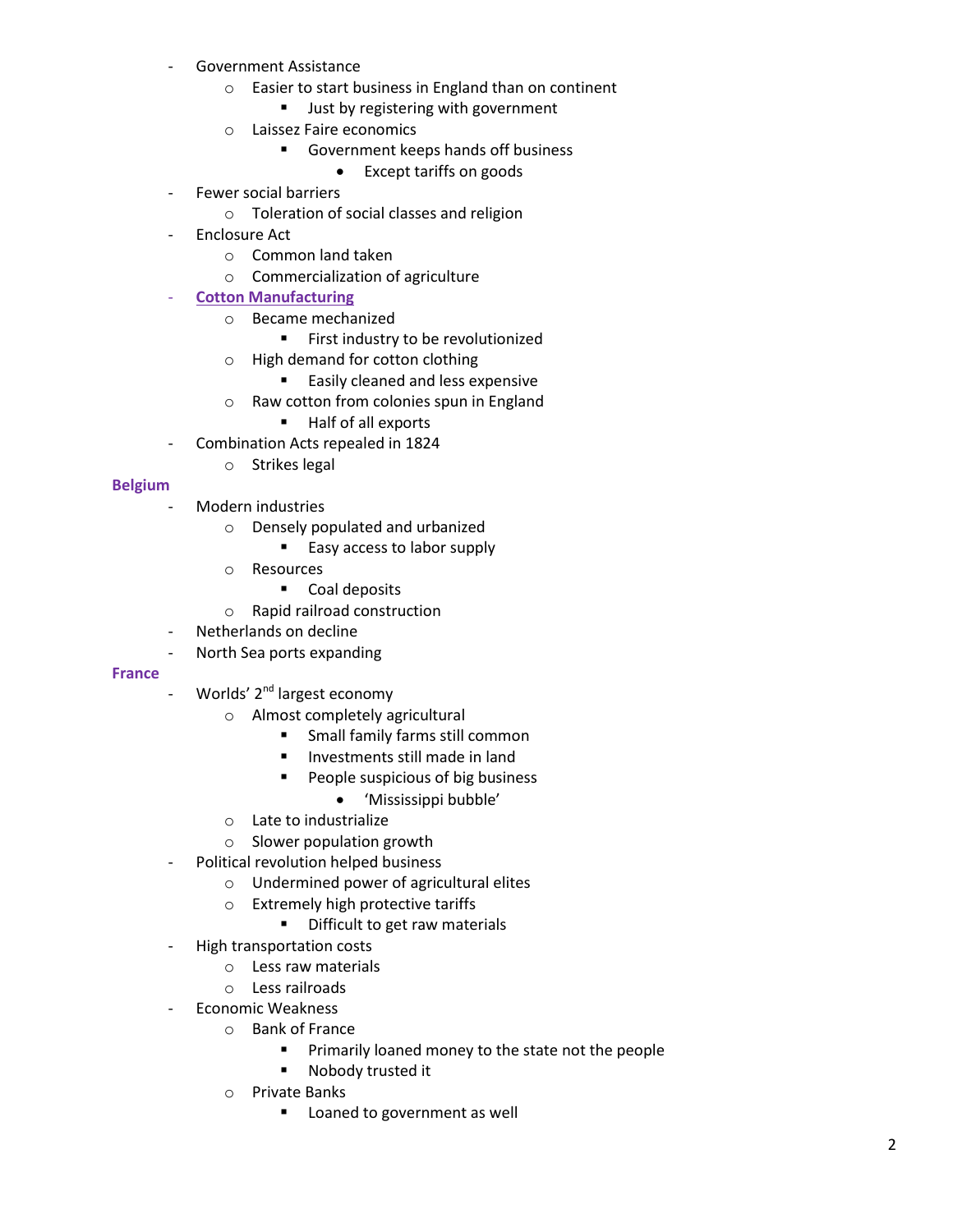- o Currency
	- 90% of payment in specie
	- **Smallest banknote is 500 Francs** 
		- A year's work for a commoner
- o Limited number of Joint Stock Companies
- o Difficult to raise capital
- **Resources** 
	- o Limited access to cotton
		- **Textiles is catalyst of Industrial Revolution**
	- o Mining increased
		- **Mostly located in the east**
- "Articles of Paris"
	- o Luxury goods still valued worldwide
		- **Jewelry**
		- Gloves
		- Haute Couture
		- Bronze
		- **Saddlery**
		- **Musical instruments**
	- o Workshop products
		- Barrels
		- Pipes
		- Watches
- July Monarchy
	- o Louis Philippe
		- 1830-1848
	- o Helped businesses
		- **Protected special interests**
		- Government built many railroads
		- Government purchased land to build roads and bridges
		- Bankruptcy laws less harsh
		- Easier to invest and start businesses
- Strikes legalized
	- o 1864

### **Germanic States**

- Industry severely lacking
	- o Powerful guilds
	- o Many tolls and customs barriers
	- o Too spread out
		- Mostly rural, agricultural based economy
	- o Textiles slowly developing
		- By mid-1830s on the rise
- Once Germany began to industrialize they went very fast
- **Zollverein** 
	- o 1834
	- o Customs Union
		- Developed by **Friedrich List**
			- 4/5 of Germanic states



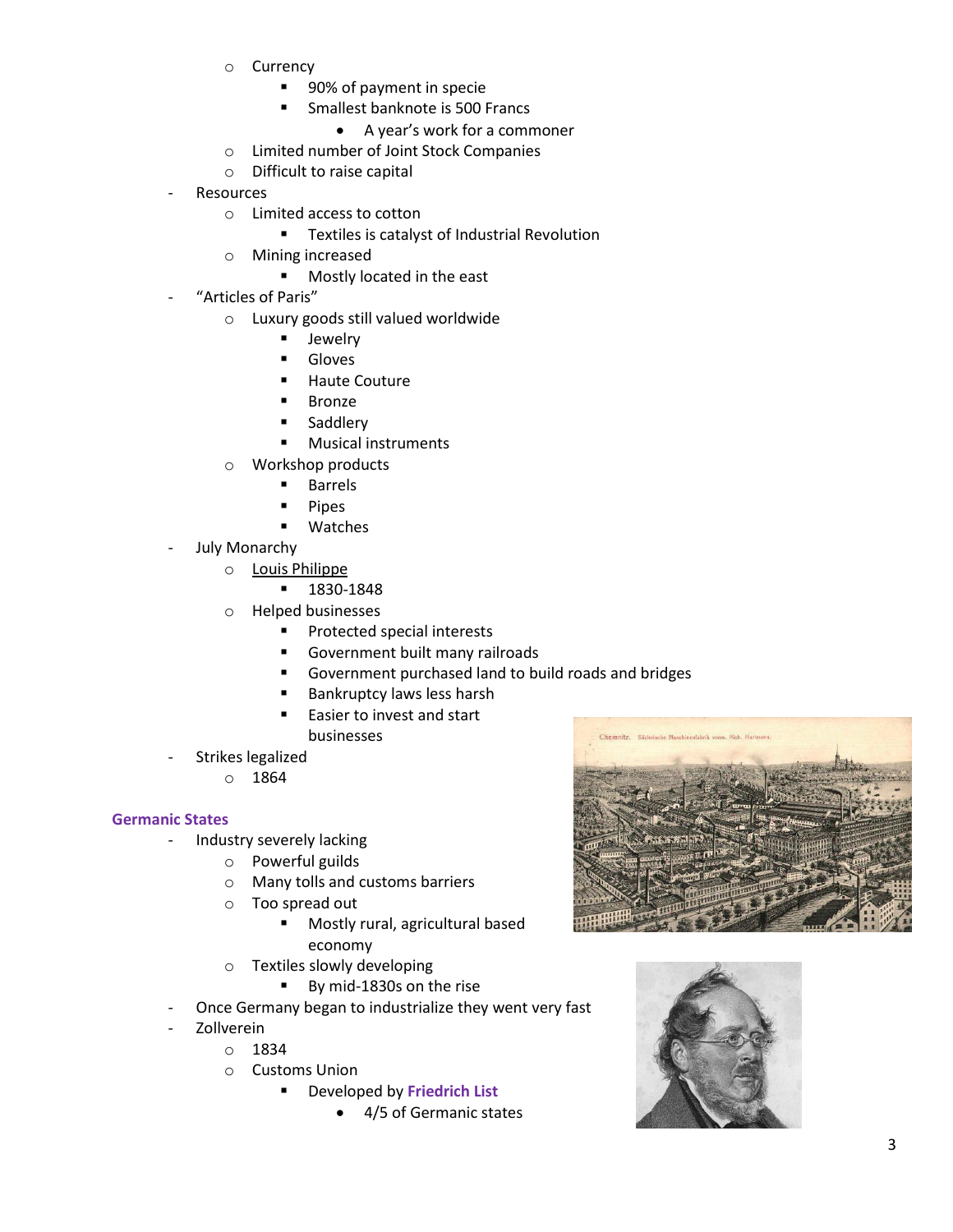- Krupp manufacturing company
	- o Slow at first
		- Became very large by 1878
	- o Made steel goods

# **Eastern and Southern Europe**

- Sparsely industrialized
	- Spain
		- o Very poor transportation
		- o Investment discourage
		- o State interference too much with economy
		- o Commercial code
			- **EXECUTE:** Stricter laws on businesses
		- o After economic crisis Government forbade new business
	- **Austria** 
		- o **Elites too powerful** 
			- **Prevented too much change** 
				- **Society remained mostly agricultural based** 
					- Developments in Austrian holdings of North Italy
		- o Slow development
			- **very few railroads**
	- **Russia**
		- o Tiny middle class
			- Too many serfs
		- o Huge
			- **•** Difficult for transportation
				- Too expensive
		- o Church opposed progress
		- $\circ$  Strong growth in first half of 19<sup>th</sup> century
			- **Volga river to the Black Sea**
			- Baltic
				- Trade and exports coming out of St. Petersburg

# **Evils of Industrialism**

- 1. Low Wages
	- Workers paid very low wages
		- o Barely livable
		- o Entire family had to work
- 2. Long Hours
	- 15-16 hours a day in a factory
		- o No breaks
		- o Worked entire week
- 3. Unsafe conditions
	- No precautions
		- o Accidents meant no more work
		- o Crippling damage to people
	- No ventilation
		- o Sweat shops
- 4. Child Labor
	- Began work around 6-7 years old
	- Hard Work
		- o Because they are small